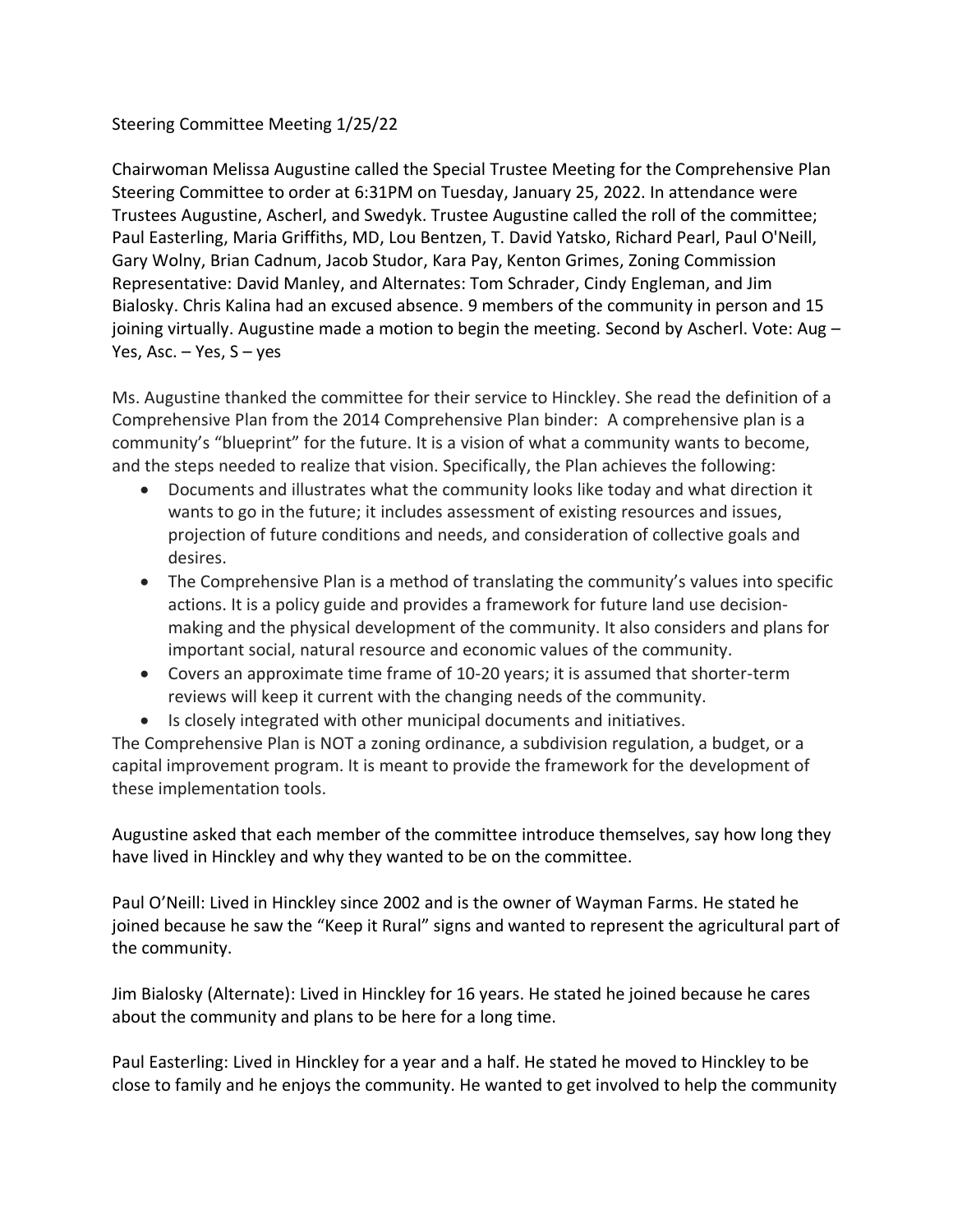and was concerned that residents in developments are sometimes ostracized and wanted to make sure they had a voice as well.

Jacob Studor: Lived in Hinckley for 18 years. He stated he has worked in various communities and wanted to help the community.

Gary Wolny: Lived in Hinckley for 40 years. He stated that he sees this as an opportunity to give back to the community.

T. David Yatsko: Raised in Hinckley. He stated that it would be a good idea to put his two cents in.

Brian Cadnum: Lived in Hinckley since 1957 and is a full-time farmer. He stated he wanted to join the committee to keep Hinckley a great place to live.

Maria Griffiths, MD: Lived in Hinckley since the 90s. She stated she wants to be a part of directing the change and direction of the community.

Cindy Engleman (alternate): Lived in Hinckley for 10 years. She stated that she wanted to be a part of what is coming down the line. She also said she wants to get other's input on the direction of the Township.

Kara Pay: Graduated from Highland High. She thought it was a good time to give back to the community and find out what everyone's thoughts are moving forward. She stated she sees a lot of polarization and wants to bridge the gap.

Tom Schrader (alternate): He stated that he is interested in helping any way he can and is looking for opportunities for citizenship to come together.

David Manley (Zoning Commission Representative): Lived in Hinckley for 43 years. He stated that he has served on three previous steering committees and is looking forward to serving again.

Richard Pearl: Lived in Hinckley since 1985. He stated he wanted to be on the committee because he's not convinced that the plan is broken but he wanted to talk to others and find out what they would like and audit the plan.

Lou Bentzen: Lived in Hinckley for 50 years. He stated that he joined the committee because he loves the community.

Ken Grimes: Lived in Hinckley since 2002. He stated he always wanted to live in Hinckley since he was a boy and now that he does, he wants to be more productive and help the community in any way he can.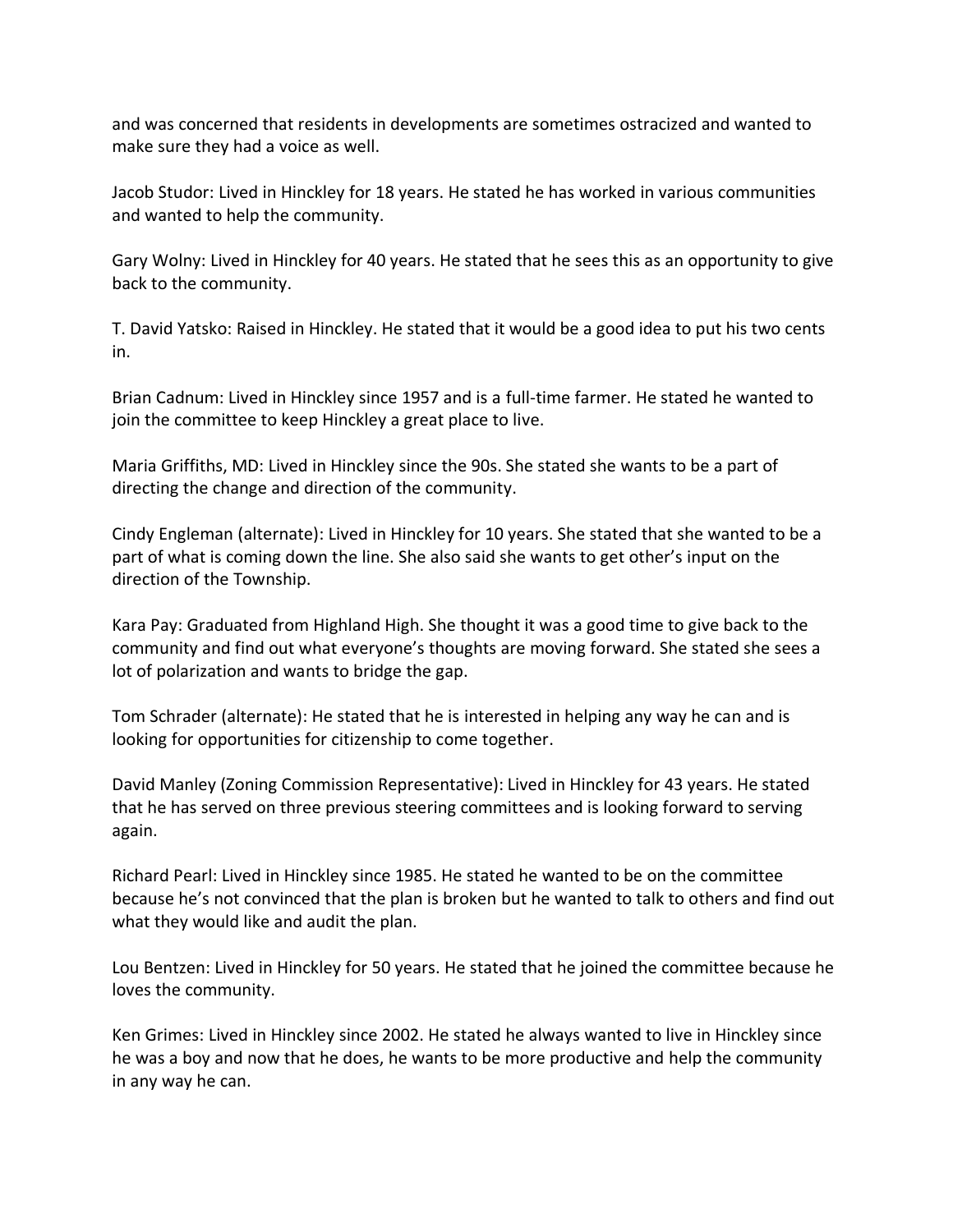Augustine gave a recap of how the committee was chosen using the ninety eight applications in which the names had been redacted. She reminded members that the committee is here to audit the plan and that any notes are subject to records requests.

The Committee is encouraged to attend the February 12th financial presentation with Fiscal Officer Martha Catherwood, time to be determined.

Augustine stated that the committee is using OHM as an advisor for the committee. The OHM advisor stated that tonight's meeting should be a listening session only for the committee. The committee will not be able to answer questions at this meeting since they don't have all the information yet. This meeting's purposed is to hear from as many residents as possible about their thoughts for the community.

Future meetings will be held (tentatively) at 6:30 pm on February 22, March 29 and April 26 at Town Hall. Ms. Augustine did speak about hosting the meetings at Our Savior Lutheran Church, but there was no way to facilitate the virtual option at the church of which many residents have become accustom too, so the meeting will be held at townhall.

Augustine then opened the meeting was opened to the public for comments. She stated that everyone would have a chance to speak but will be held to three minutes in order to give everyone time to speak.

## Public Comments are as follows:

Terry Walrath: Stated he participated in 2 or 3 Steering Committees and that he is here as an interested observer. He believes Hinckley is a bedroom community, which means that they live in Hinckley but work elsewhere. He further explained that landowners will be able to sell to whoever they would like. Pearl agreed with Terry that Hinckley is a bedroom community with rural characteristics.

Augustine read an email from Scott and Lisa Rushworth. They stated that they want to make sure that there is a high response rate of residents with any surveys sent out. Dave Manley explained how the previous steering committees asked for input: In the 80s, they sent letters to each home. Later committees were in person only.

Augustine then read an email from Patricia Woodall. She stated that she would like to see no collective green space and to maintain the 2- acre minimum.

Heidi Gotein came to the podium to speak. She stated that she has been involved in many meetings in the past. She sees Hinckley is changing and not in a good way. She thinks that bringing water to the Township is the beginning of the end and does not think that we should seek out opinions via mail that if they cared, they would be present. She spoke to being disappointed at the turn out of people that attended the meeting this evening.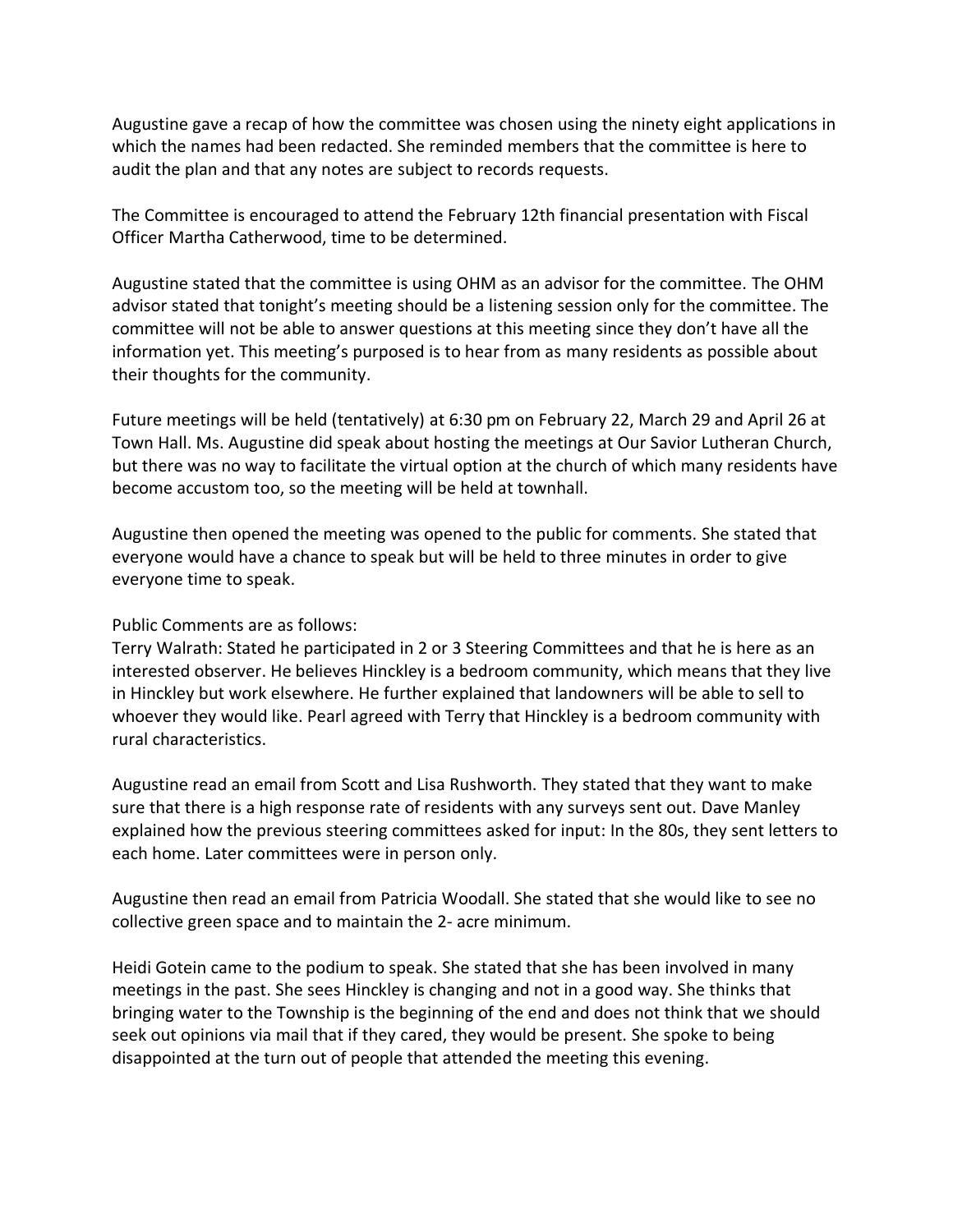A resident asked if there is a time limit for the committee. Augustine said that we have until the end of April per the contract with OHM Planning and reminded the residents that this is just an audit. That the plan, for the most part, is a good plan, but some aspects may need to be changed. The Comprehensive Plan supports the Zoning resolutions. They are working off the 2015 plan that is on the Hinckley Township Website. Hard copies of the plan were given to the committee members.

A resident asked about OHM planning. Augustine explained that the Township has used them in the past and felt comfortable with them as they are highly recommended. She also stated that the 2015 plan took a year to design but it was a brand-new plan.

John Calias came up and spoke at the podium. He echoed Ms. Gotein's sentiment and said that water was a bad idea and would open the floodgates. He thinks that the Township needs to be as independent as possible, and that Hinckley is one of a kind. He believes people will leave if it keeps changing.

Ron Cameron came up to the podium to speak. He explained he previously lived in Avon Lake and the developments started popping up, so he wanted to move to a more Rural area. He came to meet the committee and express that he does not think city water should be brought in.

Bialosky asked Mr. Cameron to define rural. Cameron said that he thinks it means horses, farming, the parks etc. Bialosky then asked that those that come up to speak to please define rural so that the committee ensures that they are defining it how the residents would like it defined.

Marsha Powers Cameron came to the podium and thanked the committee for their time. She asked to look at it from a financial point of view. She said that looking at things from the sources and uses, the residents will have a better understanding of what is going on in the community.

Shawn Pepera came to the podium and asked: What do you want the place to look like in 10 years? She said to look far into the future and don't be afraid of limits. She asked the committee to think of the people, not the developers and close any loopholes that you may see, like a business district.

Easterling said that when they moved to Hinckley, they weren't thinking Rural. He said that they saw it as in between Cleveland and Akron and that it is a small Township and would like to keep it like that.

Cadnum stated that to him, rural means freedom to farm and that putting time limits on a tractor, like other communities hurts the farmers.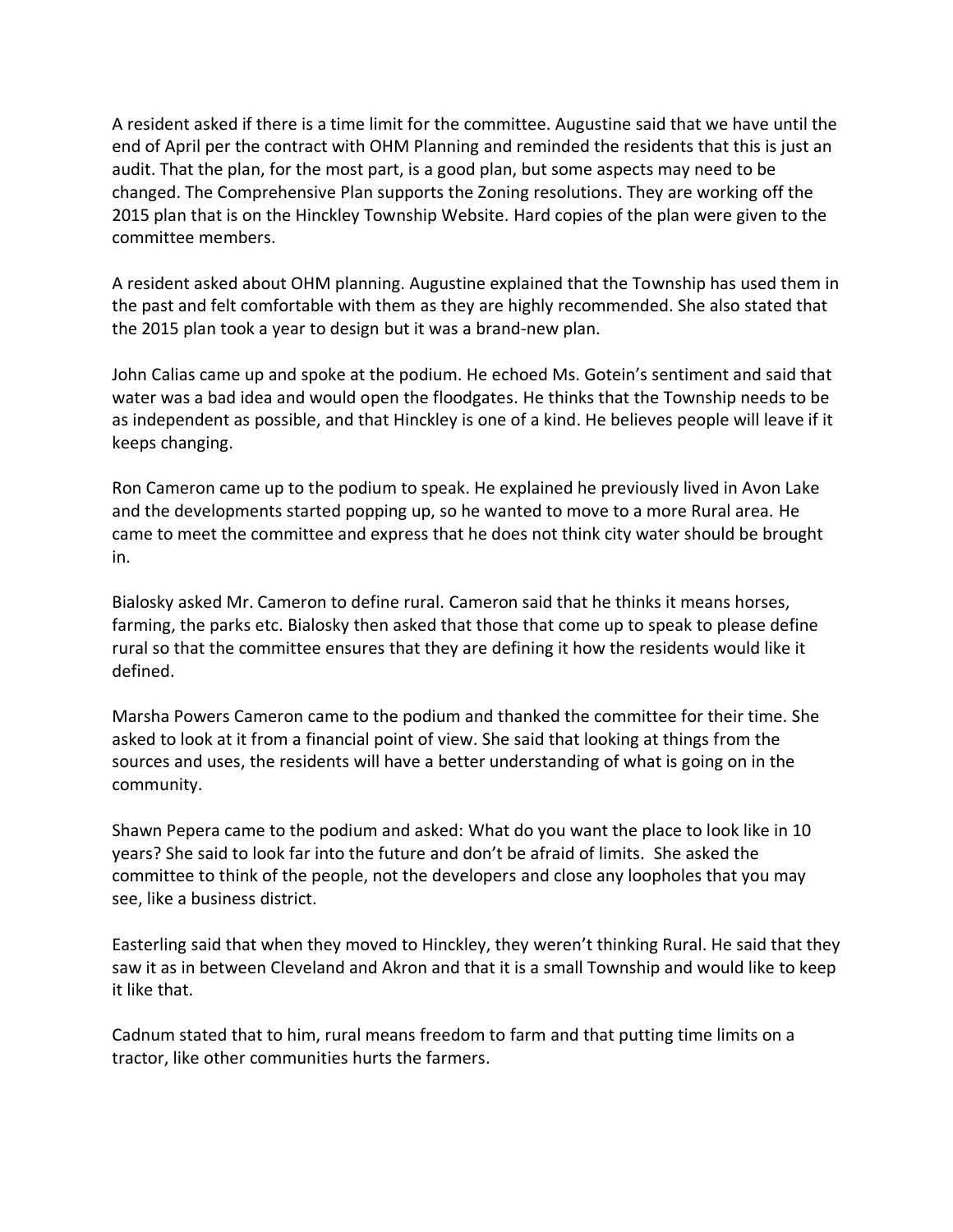Griffiths read a definition of rural, and it was based about space. She stated Hinckley has a lot of characteristics that if they are lost, then the Township will lose its identity.

Bialosky stated that he would like to see Hinckley as Rural but accessible, which means when you go for a walk, you hear crickets, but are still able to go shopping close by. He encouraged input from residents by email and coming to the meetings. They want to hear the Township's voice.

Dean Bernhoffer came up and said that rural means some space between neighbors. He then asked Mr. Manly to give his input on past committees.

Manly explained that he thinks Hinckley has made progress. He stated that he lives on a street with city water, but didn't tie in. He thinks in the future, the EPA will mandate water and sewer whether the township likes it or not.

Pay stated that she has seen a big change since 2015 with traffic and traffic lights, especially on 303.

Cameron again came to the podium. She explained that she believes that Hinckley is rural and still have neighbors that care for one another and are deeply concerned about their history.

Michelle Crew came up and said that she moved into a development and didn't like the HOA. So, she moved to State Road. She wanted to hear from the committee on their thoughts and thinks one of the greatest assets of Hinckley Township is space. She said that the 2 acres may be nothing due to large mansions, so do we increase the frontage or space between homes?

Pearl spoke about conservation developments. He stated that there are only three conservation developments in Hinckley. He then polled the audience if they drove through conservation developments and encouraged residents to drive through conservation developments and to bring back the pros and cons of the developments.

Angela Chesnick spoke on conservation developments and what they were originally sold to Township by former Trustee Catherwood. She said that it is not what has happened. She explained that the homes aren't treed like they were promised and not set back like they were promised. A discussion ensued on what the conservation land looks like for specific developments and how landscaping and setbacks would help with the rural feel with specific developments being discussed.

Augustine stated that the yield plan was adopted in 2018. The plan requires developers who wish to create a conservation development to prepare a concept plan for both a conservation development and a regular development with homes on two-acre (or more) lots. There have been no conservation developments built since that time. Additionally, the 2021 Board of Trustees approved a text amendment change to the zoning resolution that changed the 100 foot setback to 300 feet.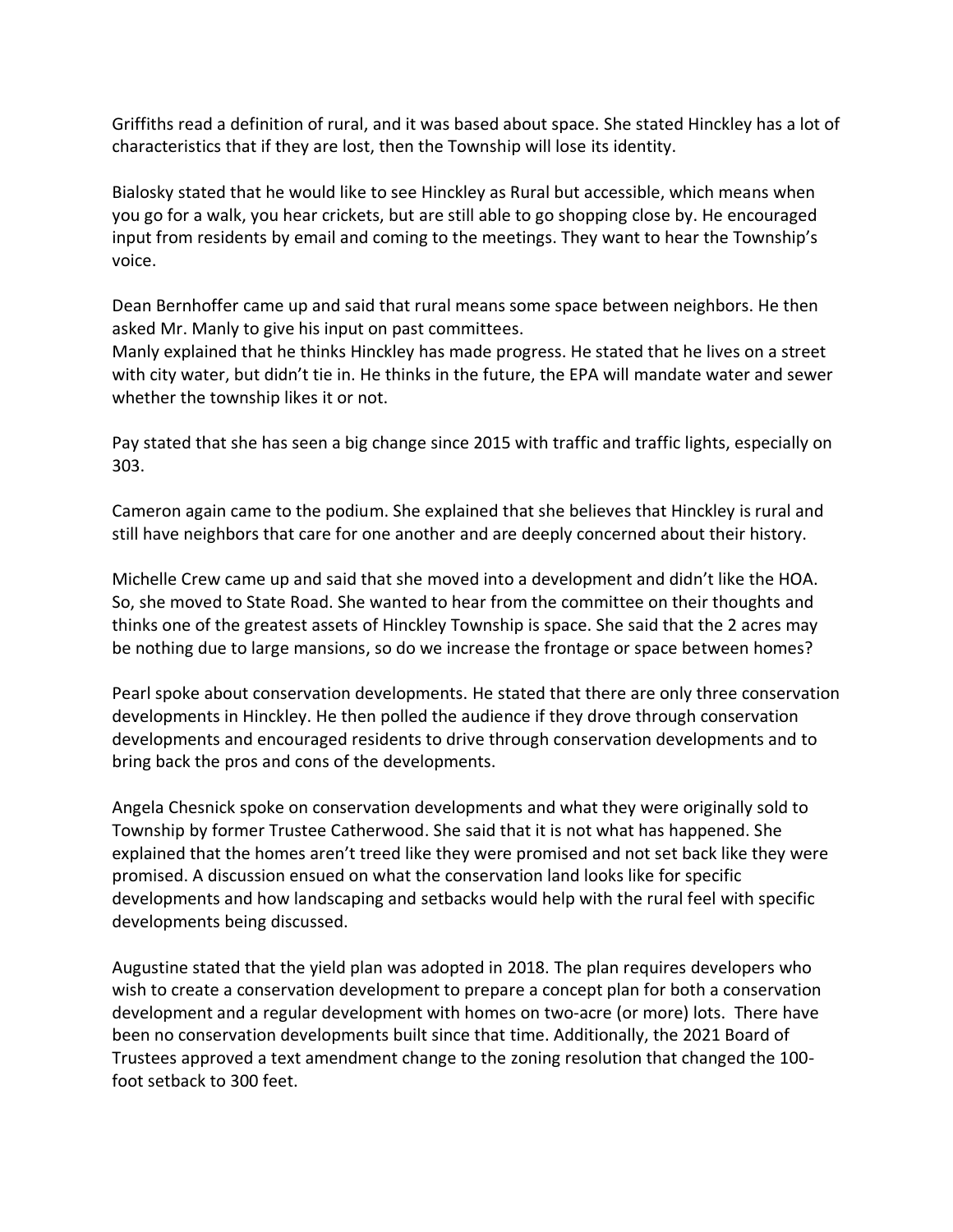A discussion between the committee started on HOAs and farmers. There are only three or four 100-acre properties left in Hinckley which is the requirement for a conservation development.

Pepera asked if lawsuit rulings were built into the last comprehensive plan. She mentioned that we are reactionary and need to be proactive. Pepera acknowledged the number of 100-acre parcels but reminded the committee that there are several large parcels that adjoin that could be combined in the future to make additional 100 acre parcels.

Jim Lawson stated all comprehensive plans should consider the impact on Zoning and should be broken out. He mentioned that Zoning needs to be understood. Emphasized that the committee needed to consider the consequences of their actions and how their ideas may be used in the future in a different way. He discussed the Redwood development and how the houses are dense because the developer was able to use other land to offset acreage. He stated the conservation districts should be abolished.

Nikki Long approached the podium. She asked if there would be more public meetings. Augustine stated that all the meetings would be public, therefore the public would be invited to interact.

She said that her definition of rural comes down to space. That focus should be on keeping the density at what it is now with the 2-acre minimum for R1 properties. She spoke on the traffic and that more density means more traffic. She also said that Medina County has one of the lower tax rates but that density strains services. She thinks something should be put into the plan to limit or ban apartments in Hinckley. She also is an advocate for not having more water and sewer brought in because she believes it will bring in more conservation developments. She would like to find a way incentivize the developer to build larger lots and find a way to tell developers that they have plant x number of saplings on the new properties. Everything is about balance, find a way to meet in the middle and give everyone a little of what they want. She also asked that the committee keep light pollution in mind and maybe come up with limits. She emphasized that density is very important She stated that she wants Hinckley to stay exactly as it is now.

Manly brought up that about 60% of the properties in Hinckley are under 1 acre secondary to being grandfathered into old zoning codes and that the Ohio Revised Code dictates what the Township can and cannot do. There was a discussion with Ms. Long about what can be asked of developers based on the code. 92% of total acreage is R1.

Walrath came to the podium again and spoke of his role of the conservation developments and stated that he took offense to any implication that the Zoning Commission or the Trustees took bribes from developers. That they wanted to preserve open space. He said that there was no evil or corrupt intent. They thought they were doing a good thing and following the Comprehensive Plan by conserving land.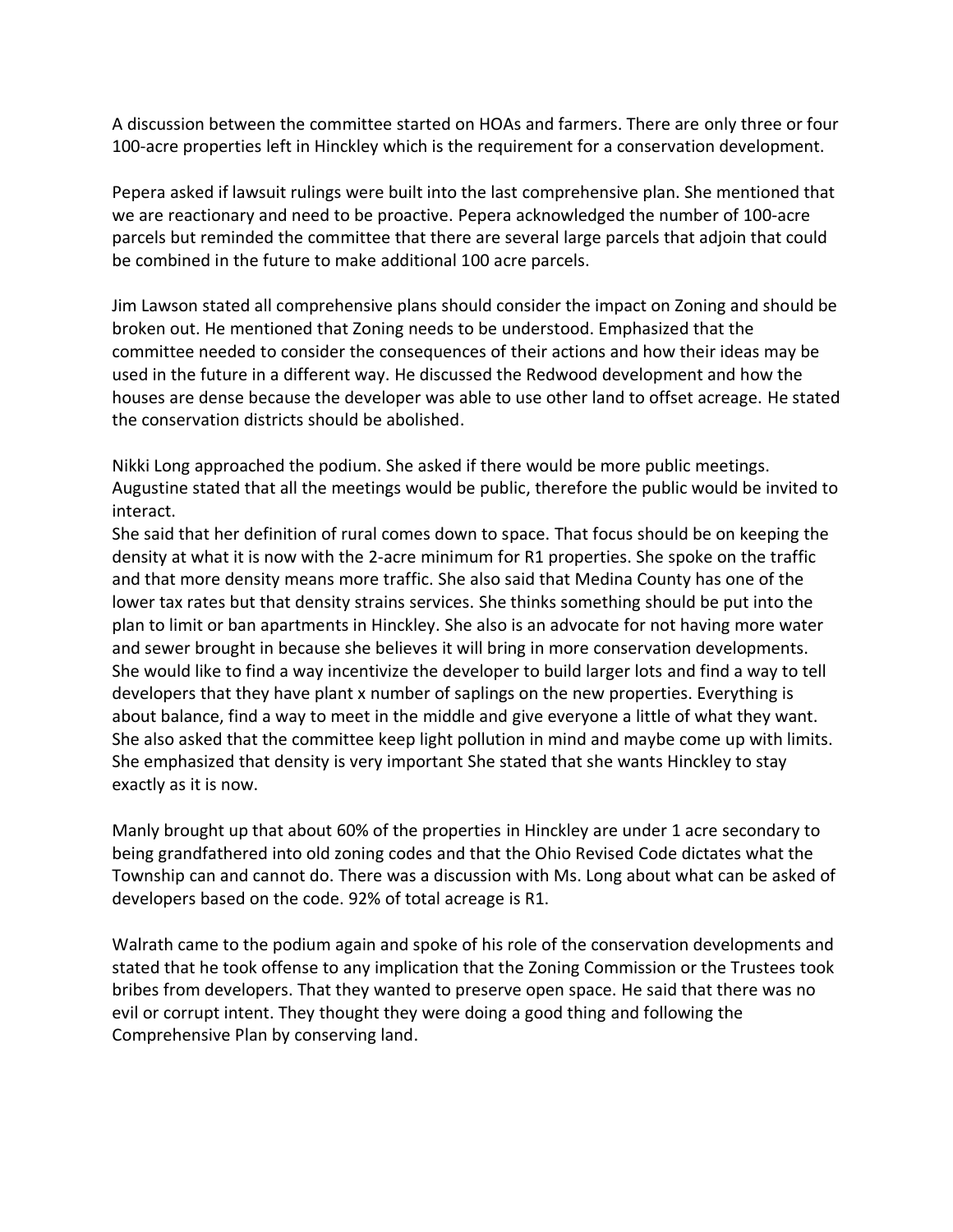The committee stated that they needed to have vision and foresight but cautioned that there are some things that they will not be able to control. The needs of the community are universal. They also cautioned that the Township shouldn't be unwelcoming to others.

Nancy Mandilakis came to the podium and asked that they all drive thru Redwood. She wants the committee to look at the density of the development to make sure that it doesn't happen again.

The committee discussed the number of large lots and that they don't believe that thousands of trees would be removed from the Township with developers.

Augustine recapped that the Board of Zoning Appeals is the quasi-judicial board, and they interpret the zoning resolution. The Zoning Commission is legislative body that writes the zoning resolution. Trustees are the executive branch. Trustees do not have any power or say in what businesses or developments come into Hinckley. Trustees can approve or deny map amendment changes to zoning or text amendment changes to the zoning resolution.

Mark Kowalsky came to the podium and asked do we need to allow Conservation Developments? Augustine stated that she believes that due to a previous lawsuit, the Township wrote the conservation development language in the code to avoid judicial process and have a judge determine what comes into Hinckley. Kowalsky stated that he thinks Hinckley is slipping away by over developing.

Pearl mentioned the increased traffic is not all Hinckley. That much of it is from outside suburbs driving through.

O'Neill spoke about his history living next to senior housing. He mentioned how senior housing can bring in more money for the Township. Discussion with Pepera about the senior house and if it was a nursing home, she doesn't think it would be an issue. The issue is the fact that it's apartment complex. She believes that the committee needs to define density because of the strain on safety forces.

Discussion ensued of the senior housing that will be built and if anything could have been done. It was stated that they should look at the zoning areas to familiarize themselves with what can and cannot go in.

Bialosky said that the corner of W 130<sup>th</sup> Street and 303 was rural so he stressed the burden on support services because of the density going into that are with the proposed projects. Let's look at what is zoned where.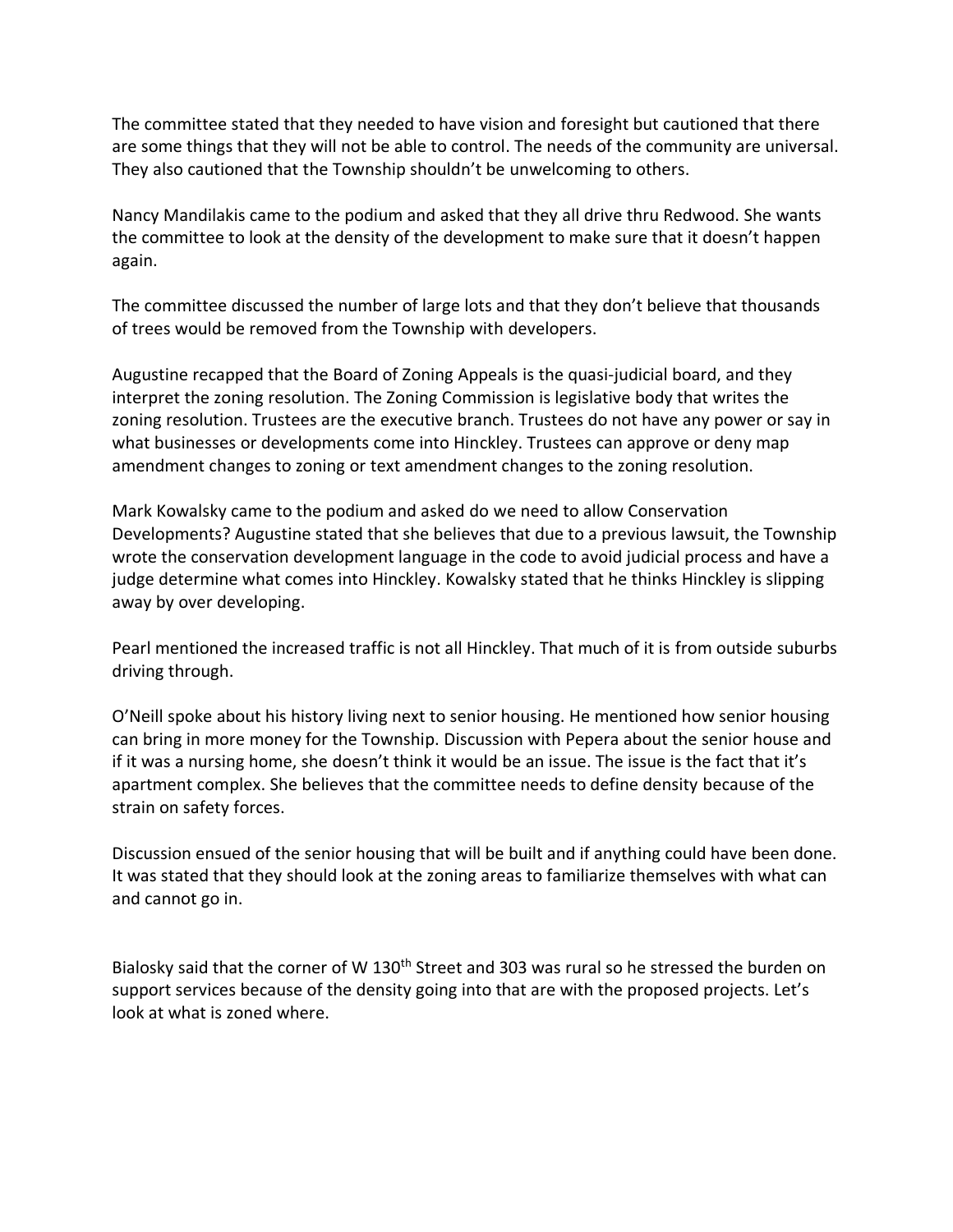Ms. Cameron came up again. She stated that income should be considered with future developments. She stated that we need to look at the income of the nursing home. The committee stressed that it is not a nursing home. She wants to a clause that anything that goes in must generate income to the community. Manley stated that we must follow the Ohio Revised code, we can't do that. Cameron continued that she had attended a meeting where the was discussion to put up a new police or fire building and she didn't understand why at the same meeting, the trustees had discussion about raises for the fire department that the trustees discussed it at length. Augustine stated that the funds come from completely different lines for department. Discussion ensued on the financial lines and statements. Cameron was encouraged to attend the financial meeting hosted by the fiscal officer on 2/12.

Studor stated that the Trustees and Fiscal officer Catherwood do a great job in informing the community on the budget. Ms Cameron said it only shows money going out, not where it comes in. The committee and Trustee Augustine stated that those records are shared twice a month.

Studor stated that after looking at the 2015 plan, he believes that there aren't major changes needed in the plan. Spoke to social media and lack of citizen participation. He felt there was a huge push to redo the Comprehensive Plan but he believes that the document is good and that the trustees have done a good job.

Bialosky stated that the Binky Commons was a way to improve while keeping the character.

Pepera came to speak again. She believes that a loophole of no residential in a business district should be closed. No apartment complexes. Wolny said that he is one who sold the land to the developer and that he wanted to clarify that what is going in is not apartments. They are rented cluster homes which is the business model used by most of senior housing in northeast Ohio with over ten thousand units. Good transition from the industrial side to the residential side. He believes that it was following the guide of the 2015 comprehensive plan and that it would be a good transition into Hinckley and follows the comprehensive plan. Discussion ensued about the difference between a nursing home and senior housing. Discussion of 55 and older at which 80% must be according to federal guidelines. Berhofer asked if Hinckley residents get to qualify first. Wolny stated that would be discrimination and asked, is that enough senior housing? 2,500 square foot homes are not apartments.

Schraeder asked Pepera why assisted living would be allowed by her but not senior housing. It is the same zoning and the same density. Schrader spoke about the fact that some assisted living centers were like senior housing as residents would be living in a business district. We must follow the law.

Discussion as to who monitors the 20% of non- seniors in senior housing. Manley stated it is monitored by the federal government. Augustine responded that the BZA made it a condition for the facilty to report those numbers to Hinckley.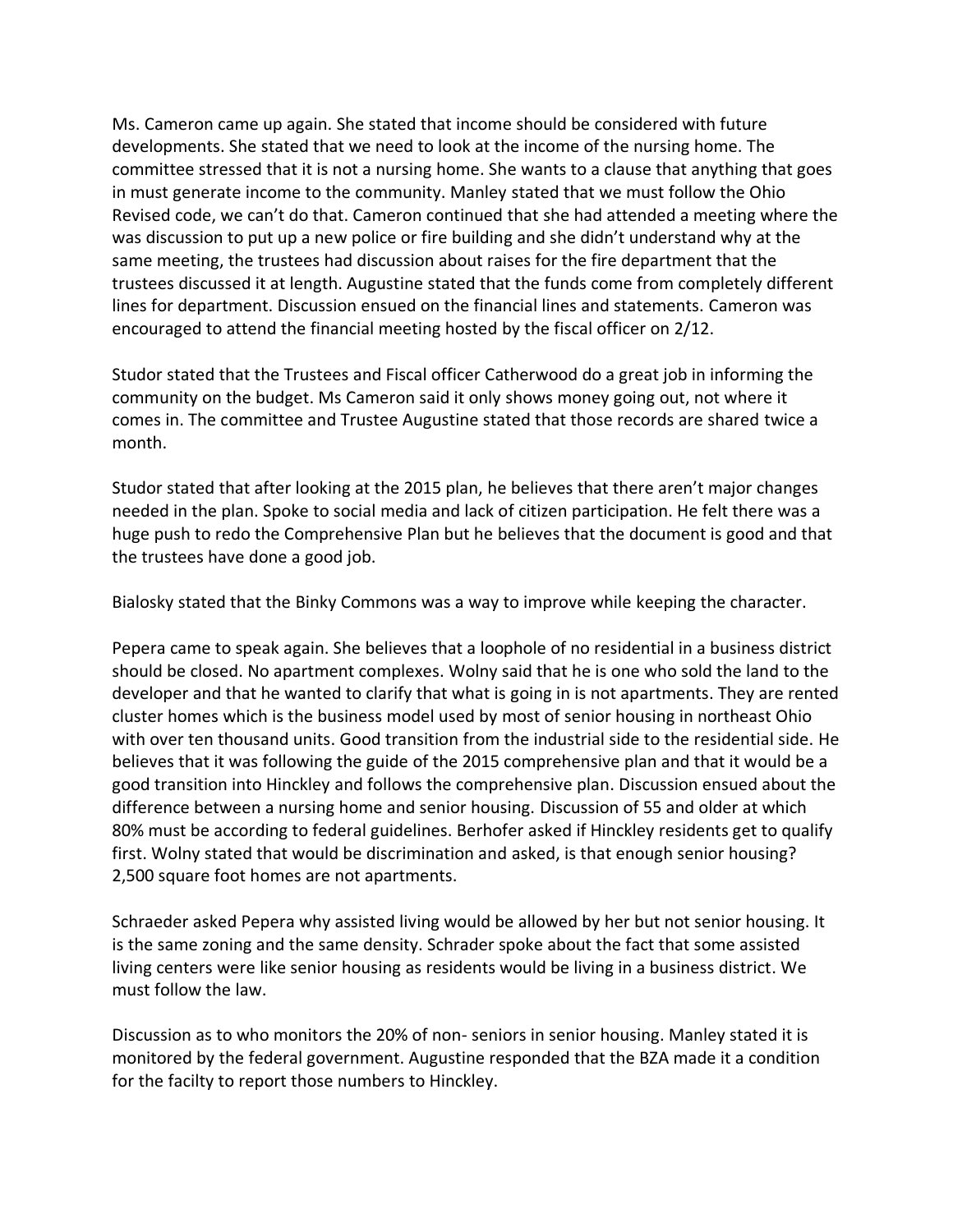Augustine stated that the senior housing would be in the Brunswick City School district. She explained that municipalities that have assisted living centers saw a significant increase in police and fire calls. She spoke about the Hinckley Police and Fire Chiefs researching the specific company, model and design of the senior housing model in Hinckley and those municipalities only saw on increase of about thirty calls a year which is no different than any other development in Hinckley. She spoke to 55 years old being young.

Cameron asked about tax revenue of this project. Wolny stated that those projections are important as to what can be afforded and be selective. Cameron asked about how much income tax would be coming into Hinckley. Manley explained that there is no income tax in a township. Committee explained that it is property tax. Augustine explained that we will be tracking first responder call and told the developer that if a significant increase occurred, they would be billed for services.

Also discussed Brunswick annexing the land where Drug Mart will go. Township will do what it can to remedy that. Augustine opinion is that it's already business there and if Brunswick wanted to annex it they would have done it already. Bialosky said that is something the township will have to keep an eye on it and do what they can to prevent it.

Susan Larson came to the podium and asked if those in the senior housing will be able to vote, that she doesn't think that they should. Augustine stated that they will be able to vote since they will be residents. Yatsko stated that there are other renters in the Township.

Long asked that future meetings be scheduled as far in advance as possible. Schrader explained and gave the dates for the next three meeting which were determined at the beginning of the meeting. She asked if all the meetings would allow public interaction. Augustine stated that in public meeting, public interaction is encouraged. Schraeder said that was what the committee wanted. We wouldn't always agree but the committee wants to hear from citizens.

Long said they needed to balance business growth and the residents. She doesn't like big government. She would like to see a role within the Township to look for ways to incentivize businesses coming in, especially in the town center. The committee asked what kind of businesses she would like. She said somewhere for people to meet. The committee reminded the residents that many businesses may not want to come to an area without water. The existing businesses have what they need but new restaurants, ect, may need more a different water source. Long would like to develop a role within the township to incentivize businesses to come to Hinckley. Manley mentioned that Hinckley has a Chamber of Commerce to attract businesses. Augustine explained that the county has an economic development department for that. The Chamber was mentioned again, and Manley asked Long to join to which she stated she did not want to join. Pearl said she could still attend and share her thoughts without being a member. Yatsko asked Long if she was for or against water in the center of town. She is against water being anywhere other than it is now. Rural means wells a septic to Long.